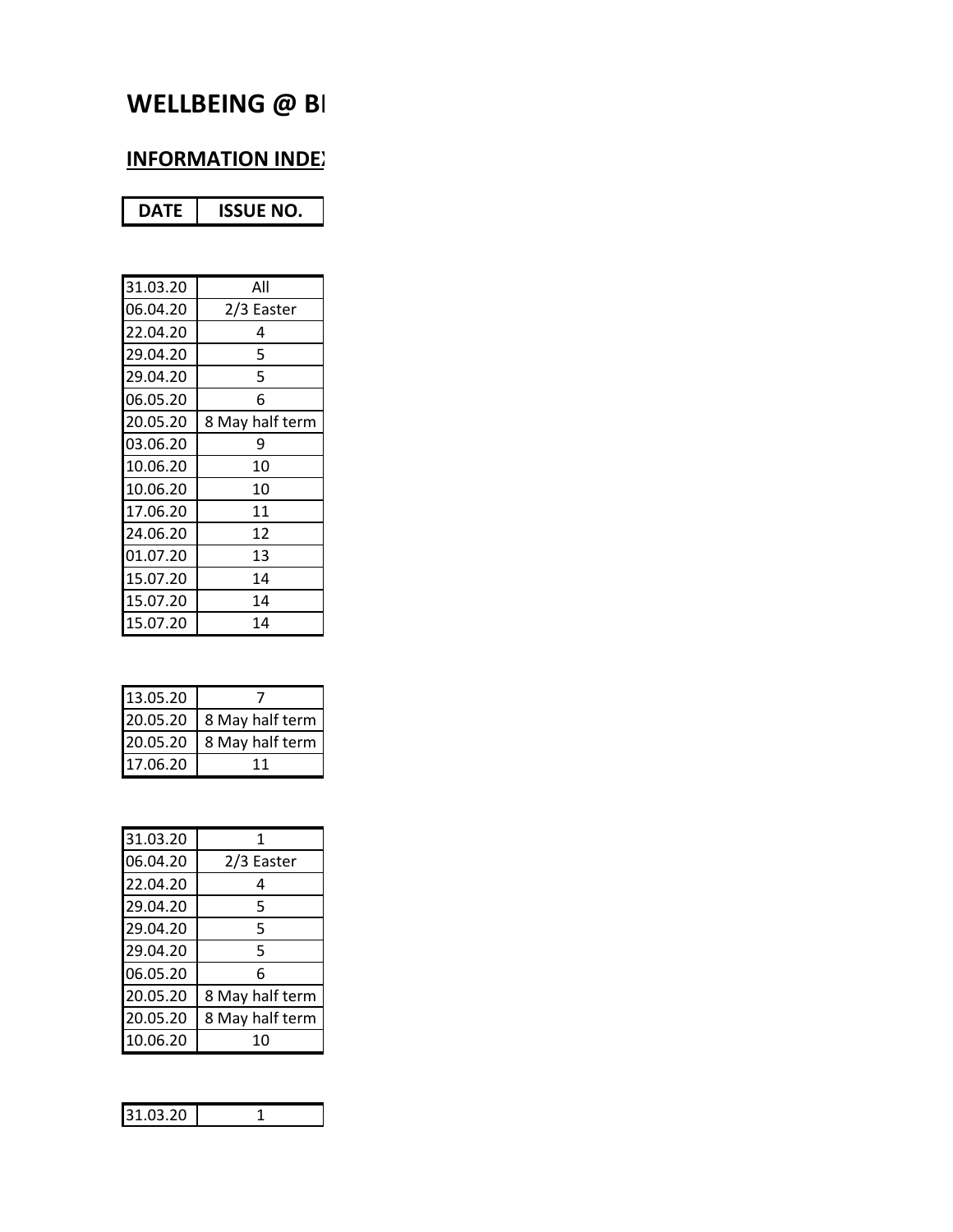| 06.04.20 | 2/3 Easter |
|----------|------------|
| 13.05.20 |            |
| 13.05.20 |            |
| 01.07.20 | 13         |

| 31.03.20 | 1               |
|----------|-----------------|
| 06.04.20 | 2/3 Easter      |
| 22.04.20 | 4               |
| 29.04.20 | 5               |
| 06.05.20 | 6               |
| 06.05.20 | 6               |
| 13.05.20 | 7               |
| 13.05.20 | 7               |
| 13.05.20 |                 |
| 20.05.20 | 8 May half term |
| 10.06.20 | 10              |
| 10.06.20 | 10              |
| 10.06.20 | 10              |
| 24.06.20 | 12              |
| 24.06.20 | 12              |
| 24.06.20 | 12              |
| 01.07.20 | 13              |
| 15.07.20 | 14              |
| 15.07.20 | 14              |

| 06.04.20 | 2/3 Easter |
|----------|------------|
| 22.04.20 |            |
| 29.04.20 |            |
| 13.05.20 |            |

| 06.04.20 | 2/3 Easter      |
|----------|-----------------|
| 29.04.20 | 5               |
| 06.05.20 | 6               |
| 13.05.20 | 7               |
| 20.05.20 | 8 May half term |
| 20.05.20 | 8 May half term |
| 03.06.20 | ٩               |
| 10.06.20 | 10              |
| 01.07.20 | 13              |
| 15.07.20 | 14              |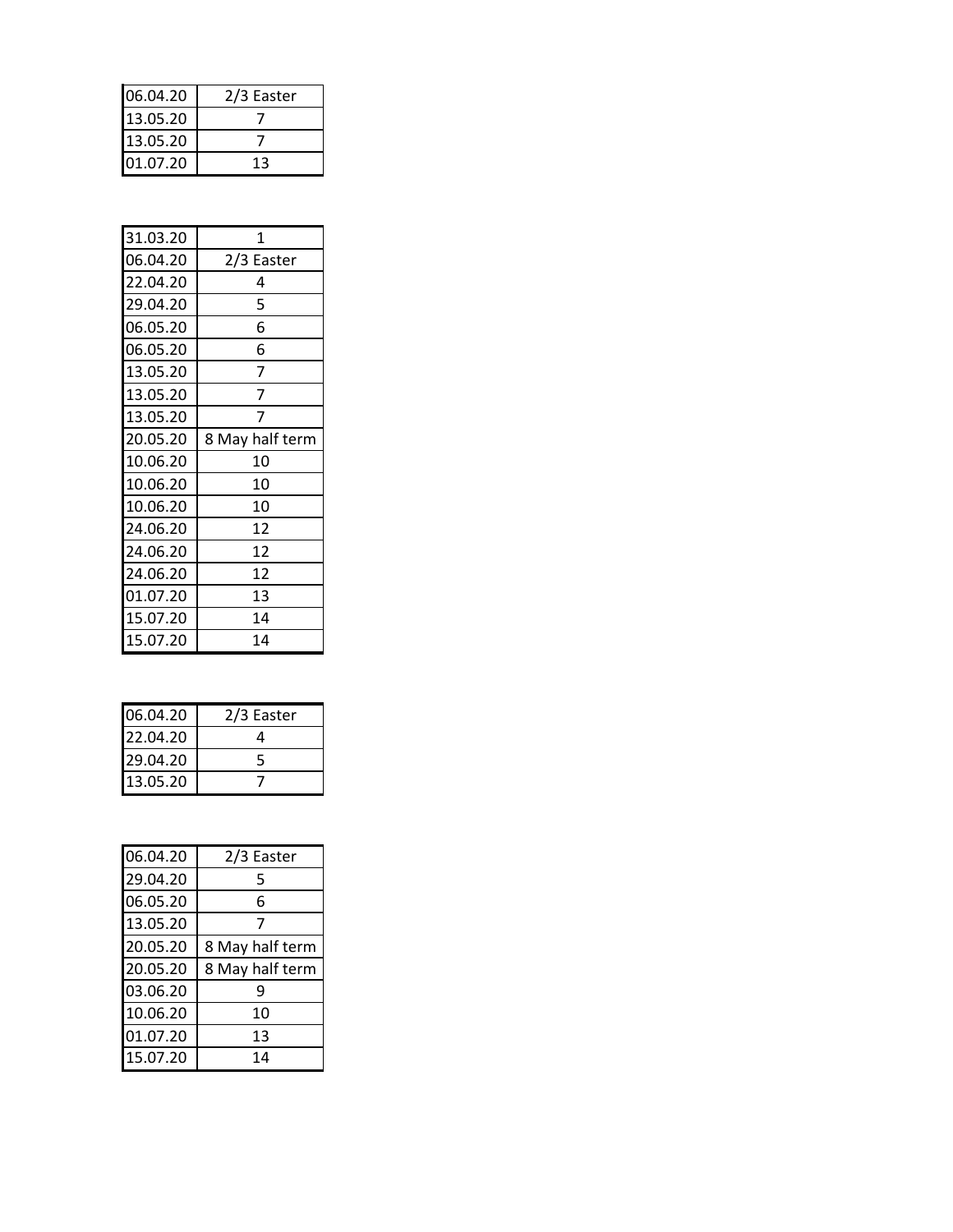| 29.04.20 |  |
|----------|--|
| 06.05.20 |  |

| 06.05.20 | հ               |
|----------|-----------------|
| 20.05.20 | 8 May half term |
| 20.05.20 | 8 May half term |
| 20.05.20 | 8 May half term |
| 03.06.20 |                 |
| 15.07.20 | 14              |
| 15.07.20 | 14              |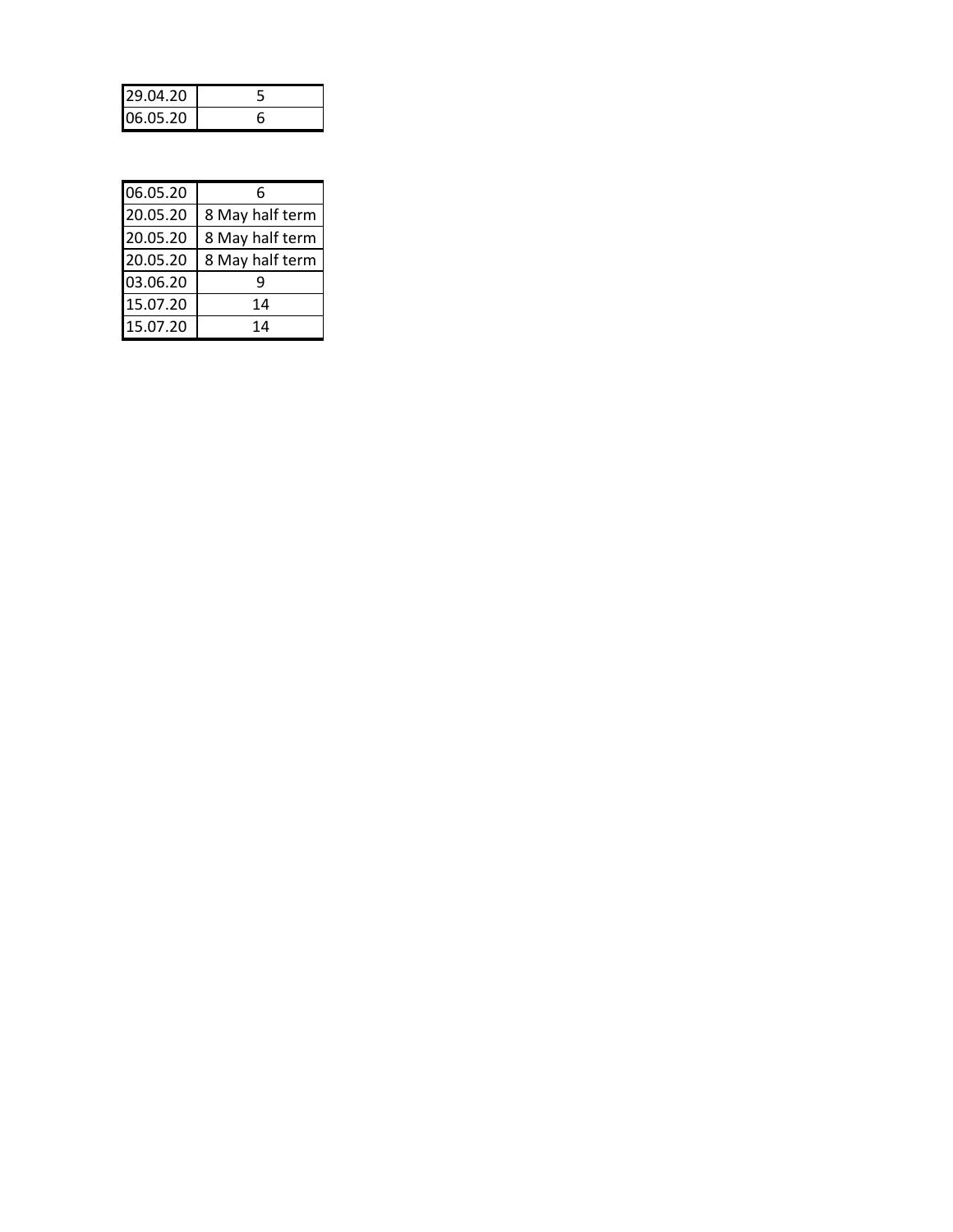## **ROADWATER NEWSLETTER**

**INFORMATION** 

### **TOPIC and TITLE OF ARTICLE**

| WELLBEING                                                       |  |  |
|-----------------------------------------------------------------|--|--|
| 5 Ways To Wellbeing                                             |  |  |
| <b>Every Mind Matters - Mental Wellbeing</b>                    |  |  |
| Routine and self-care                                           |  |  |
| <b>Positive Thinking</b>                                        |  |  |
| Anxiety                                                         |  |  |
| Contribute to the wellbeing of others and yourself              |  |  |
| Kindness Mental Health Awareness Week                           |  |  |
| <b>ELSA Resilience</b>                                          |  |  |
| <b>Managing Coronavirus Anxiety</b>                             |  |  |
| I Gotta Feeling' top tips for feeling good                      |  |  |
| Creating a routine                                              |  |  |
| GREAT DREAM' Ten keys to happier living                         |  |  |
| Emotional Resilience top tips and advice                        |  |  |
| Wellbeing as a lifelong journey - the 5 steps and what they are |  |  |
| Wellbeing - asking for help - helpful websites and links        |  |  |
| My Wellbeing Toolbox                                            |  |  |

#### **SIGNPOSTING**

Childline : Young Minds : Anna Freud : Healthy Young Minds CAMHS Kooth online advice and information for young people Zumos online advice and information on wellbeing and happiness MindMate online service for young people endorsed by the NHS

| <b>VIRTUAL VISITS</b>                                          |
|----------------------------------------------------------------|
| Chester Zoo - Red Pandas and Giraffes                          |
| British Museum London                                          |
| Tate Modern Art gallery and activities                         |
| <b>NASA</b>                                                    |
| Journey to Mars'                                               |
| Natural History Museum London                                  |
| VE Day concert with Katherine Jenkins at the Royal Albert Hall |
| Monterey Bay Aquarium                                          |

London Zoo

Seattle Aquarium World Oceans Day

#### **MINDFULNESS**

Creating a mindfulness journal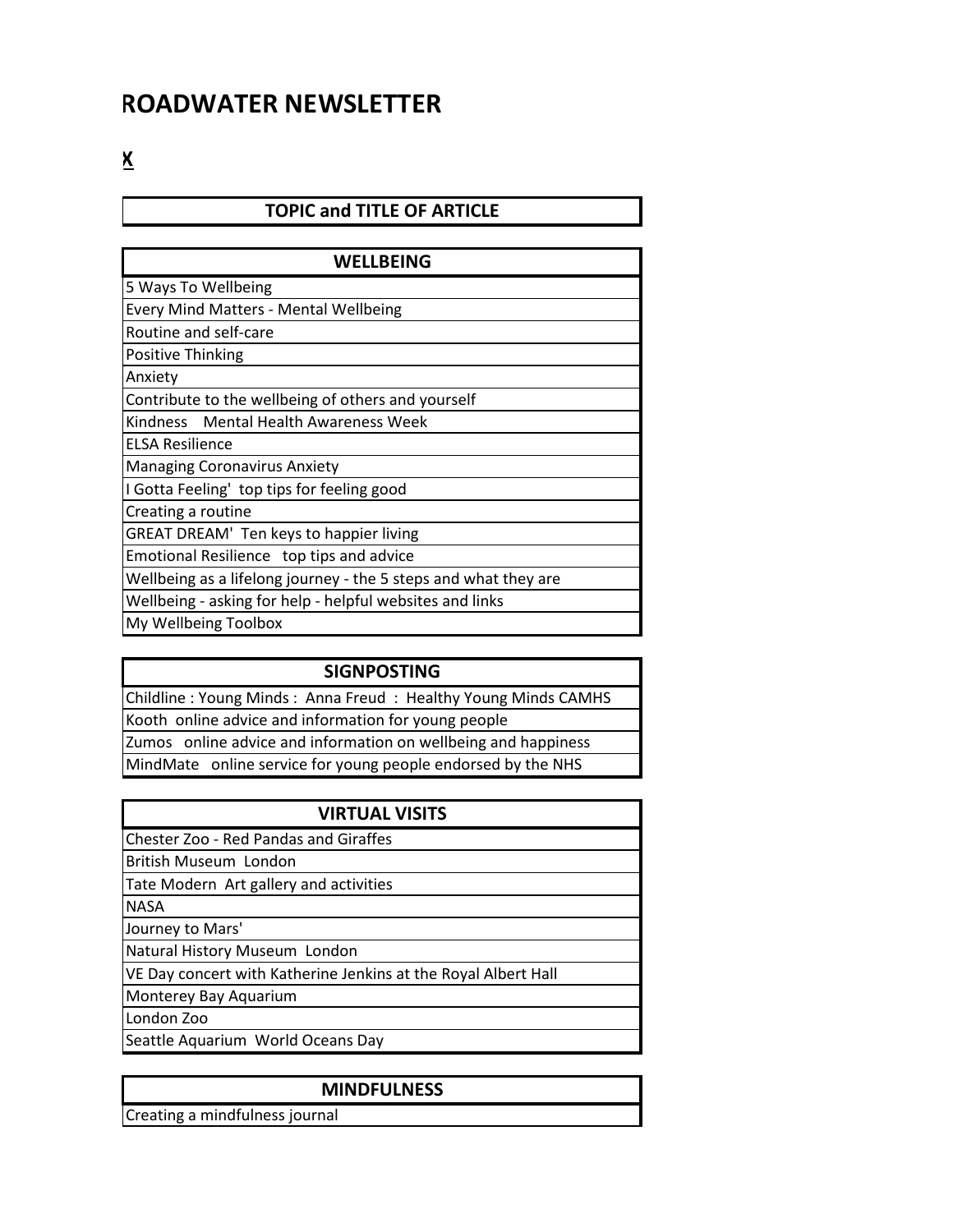Mindfulness colouring

Practical activities to help you with your mindfulness

What is Mindfulness?

Creating a mindfulness wellbeing journal

| <b>RECIPES</b>                                              |
|-------------------------------------------------------------|
| Instant Frozen Berry Yogurt                                 |
| <b>Healthy Easter Bunny Pancakes</b>                        |
| The Best Fish Baps                                          |
| Quiche Lorraine                                             |
| <b>Blueberry and Cinnamon Muffins</b>                       |
| <b>Churchill's Fruit Cake</b>                               |
| <b>Fruit Salad</b>                                          |
| Sensational Seasonal Salad                                  |
| Ratatouille                                                 |
| <b>Strawberry Ice Lollies</b>                               |
| Easy Veg Frittatas                                          |
| Fruit Jelly                                                 |
| <b>Fruity Flapjacks</b>                                     |
| Pizza Scones                                                |
| Pasta Fiorentina                                            |
| <b>Fruit Pancakes</b>                                       |
| Spiced Puffed Rice Chicken Goujons with Sweet Potato Wedges |
| Coconut Chicken Noodle Salads                               |
| Frozen Banana Lollies                                       |

#### **FITNESS and KEEPING HEALTHY**

NHS online fitness guides

Pilates part 1

Pilates part 2

Food and Drink - keeping healthy

#### **ACTIVITY CHALLENGES**

April 'Active Coping' Challenge Calendar

Open Learning interesting courses of study

VE Day crafts and things to do

Mrs Carmichael-Parsons reading room

7-days of Kindness

The Wildlife Trusts Walking Bingo

June 'Joyful June' Challenge Calendar

Build a water bottle Basking Shark

July 'Jumpback July' Challenge Calendar

July 'Jumpback July' Challenge Calendar

### **MOTIVATION/INSPIRATION**